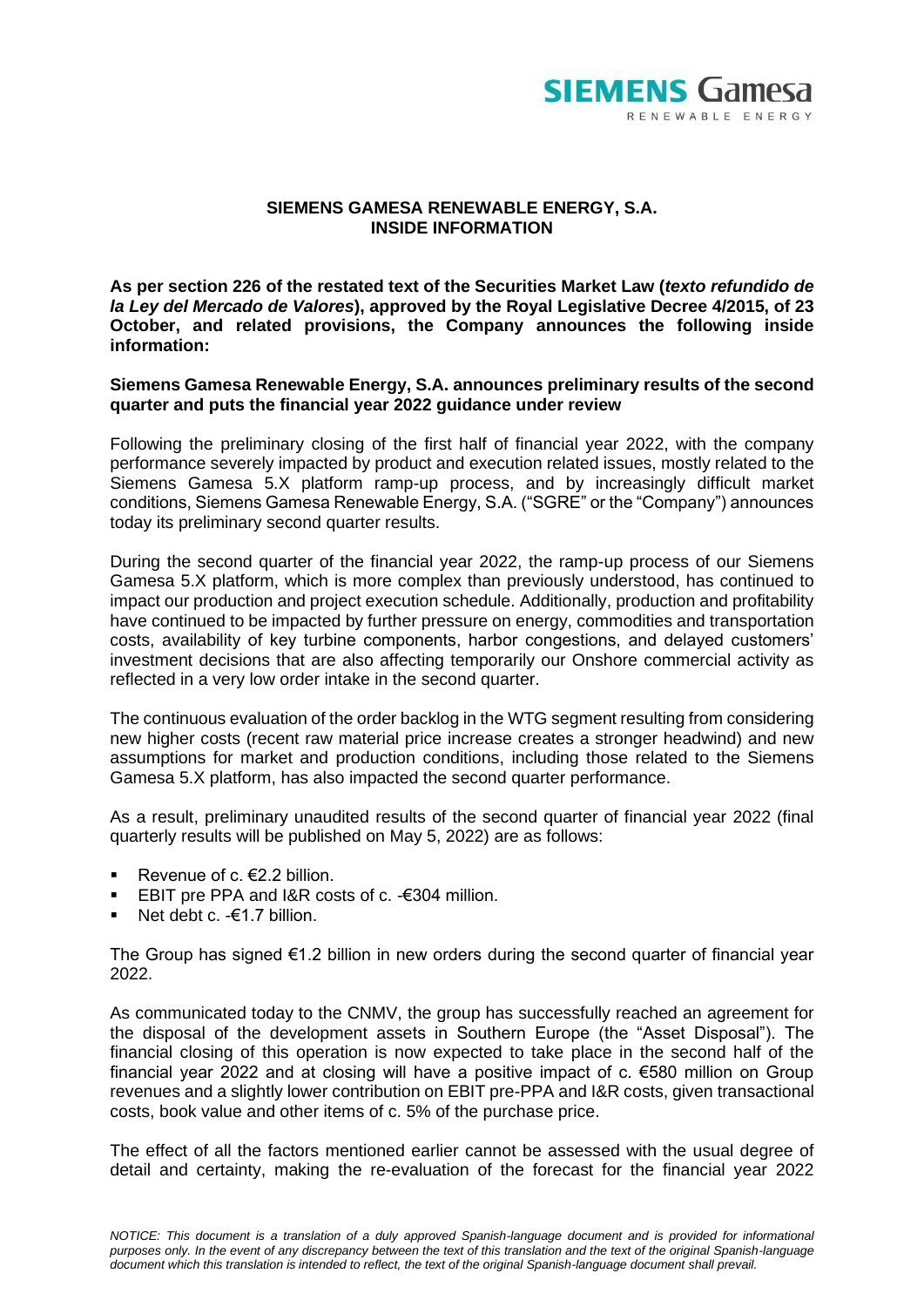

complex. Particular uncertainties that could cause our actual results to be different from the guidance include the following: The challenges in the ramp-up of the Siemens Gamesa 5.X platform, and the potential impact of recent geopolitical tensions, global supply chain disruptions, cost inflation and COVID-19 developments; all of which could also impact the evaluation of the WTG segment order backlog. Based on that situation, Management is now reassessing its expectations on SGRE group's performance for financial year 2022 and therefore its previous guidance for the financial year 2022 (disclosed on January 20, 2022 - CNMV Register number: 1254) is no longer valid and is under review.

At this time, we will continue to work to achieve revenue within our year-on-year revenue growth range of -9% and -2%<sup>1</sup>, and towards the low end of our previously communicated EBIT pre PPA and I&R costs margin guidance range of -4%<sup>1</sup>, including for both now the positive impact of the Asset Disposal.

Jochen Eickholt, CEO: *"In the six weeks since taking over as CEO I have been asking questions and drilling down into every part of the business to get an understanding of the issues and coming to conclusions about how to address them. As a management team, we are now turning these insights into a program that can quickly get us back on track towards profitability and industry leadership."*

The CEO Jochen Eickholt, and the CFO Beatriz Puente will be available to discuss this announcement in a conference call that will take place on April 20, 2022, at 8:00 AM CET (see connection details below).

The full first half results of financial year 2022 will be published on May 5, 2022. On this date, we will give further information on the current situation and on our ongoing assessment of the guidance for the financial year 2022.

| <b>Country</b> | Toll number    | <b>PIN</b> |
|----------------|----------------|------------|
| Denmark        | +4582333187    | 71842078#  |
| Germany        | +4969222225429 | 71842078#  |
| Spain          | +34911140101   | 71842078#  |
| United Kingdom | +442071943759  | 71842078#  |

| <b>Country</b> | <b>Replay facility</b> | <b>Access code</b> |
|----------------|------------------------|--------------------|
| Germany        | +49 211 97190087       | 425020893#         |
| Spain          | +34 910 387 491        | 425020893#         |
| United Kingdom | +44 20 3364 5147       | 425020893#         |

Zamudio (Bizkaia), April 19, 2022.

Jochen Eickholt Chief Executive Officer

<sup>&</sup>lt;sup>1</sup> These targets exclude charges related to legal and regulatory matters and currency and portfolio effects. They do not include impacts from a potential lockdown of manufacturing activities or even more severe disruptions to the supply chain or due to other COVID-19 developments.

*NOTICE: This document is a translation of a duly approved Spanish-language document and is provided for informational purposes only. In the event of any discrepancy between the text of this translation and the text of the original Spanish-language document which this translation is intended to reflect, the text of the original Spanish-language document shall prevail.*